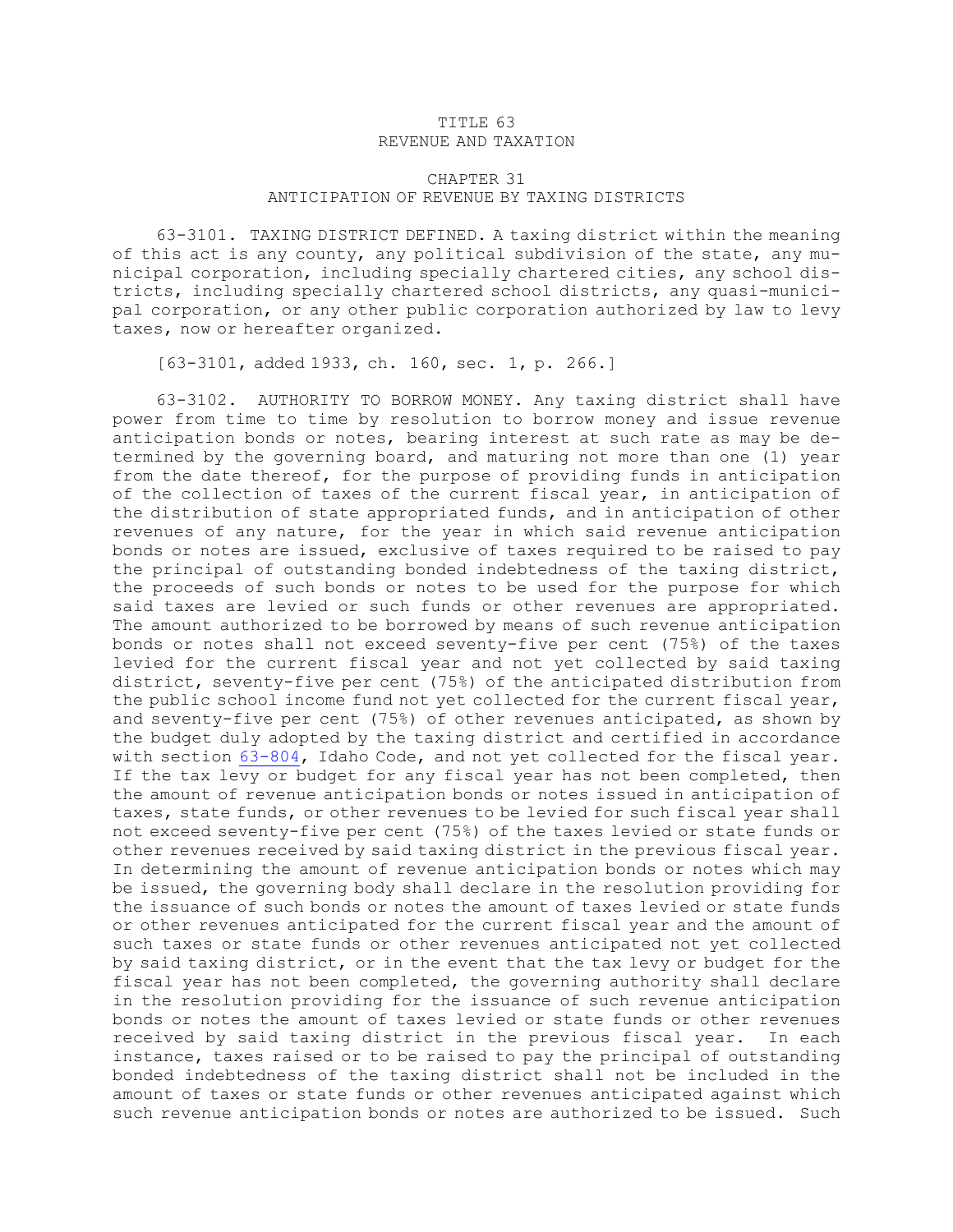revenue anticipation bonds or notes shall be negotiable instruments, and the full faith, credit and resources of the taxing district shall be pledged for the payment of the same. Such bonds or notes shall be issued in such form and detail as shall be determined by the governing authority of the taxing district by resolution duly adopted.

[63-3102, added 1933, ch. 160, sec. 2, p. 266; am. 1980, ch. 61, sec. 11, p. 124; am. 1986, ch. 33, sec. 1, p. 104; am. 1988, ch. 116, sec. 1, p. 212; am. 1996, ch. 322, sec. 64, p. 1092.]

63-3103. SALE OF REVENUE ANTICIPATION BONDS OR NOTES. Such revenue anticipation bonds or notes may be sold at public or private sale at such times, in such amounts and on such terms as may be determined by the governing body.

[63-3103, added 1933, ch. 160, sec. 3, p. 266; am. 1988, ch. 116, sec. 2, p. 213.]

63-3104. CREATION OF FUND TO PAY BONDS OR NOTES AT MATURITY -- PAYMENT OF BONDS OR NOTES. To provide for the payment of said revenue anticipation bonds or notes at maturity, there shall be created by the resolution providing for the issuance of said revenue anticipation bonds or notes <sup>a</sup> special fund to be known as the "Revenue Anticipation Bond or Note Redemption Fund." Whenever any revenue anticipation bonds or notes have been issued in anticipation of the collection of taxes, or of state appropriated funds or other revenues, all such moneys thereafter collected or received, the collection of which has been so anticipated, shall be placed in the "Revenue Anticipation Bond or Note Redemption Fund" until such time as the funds accumulated therein shall be sufficient to pay all such revenue anticipation bonds or notes outstanding, together with interest thereon at maturity, and the funds so accumulated in the "Revenue Anticipation Bond or Note Redemption Fund" are hereby appropriated and set apart for such purpose only, and shall be used for no other purpose; provided, however, that nothing in this section shall be construed to limit the payment of the principal of and interest on said revenue anticipation bonds or notes solely to the taxes or other funds or revenues, in anticipation of which said bonds or notes were issued, but such bonds or notes shall be the direct and general obligation of the taxing district.

[63-3104, added 1933, ch. 160, sec. 4, p. 266; am. 1986, ch. 33, sec. 2, p. 105; am. 1988, ch. 116, sec. 3, p. 213.]

63-3105. TAX LEVY TO COVER DEFICIENCY IN BOND OR NOTE PAYMENTS. In the event that the taxes collected for any fiscal year prior to date on which final installment of such taxes becomes delinquent, or other anticipated funds or revenues, shall not be sufficient to pay the revenue anticipation bonds or notes issued in anticipation of the collection of taxes or other funds or revenues of such fiscal year, the taxing district shall, in providing for the levy of taxes for the succeeding fiscal year, include in such tax levy for the succeeding fiscal year the amount necessary to cover such deficiency in the collection of such taxes or other funds or revenues, such levy in the succeeding year to be in an amount which, together with the amount of taxes then in such "Revenue Anticipation Bond or Note Redemption Fund" shall be sufficient to provide for the payment of principal of and interest on the revenue